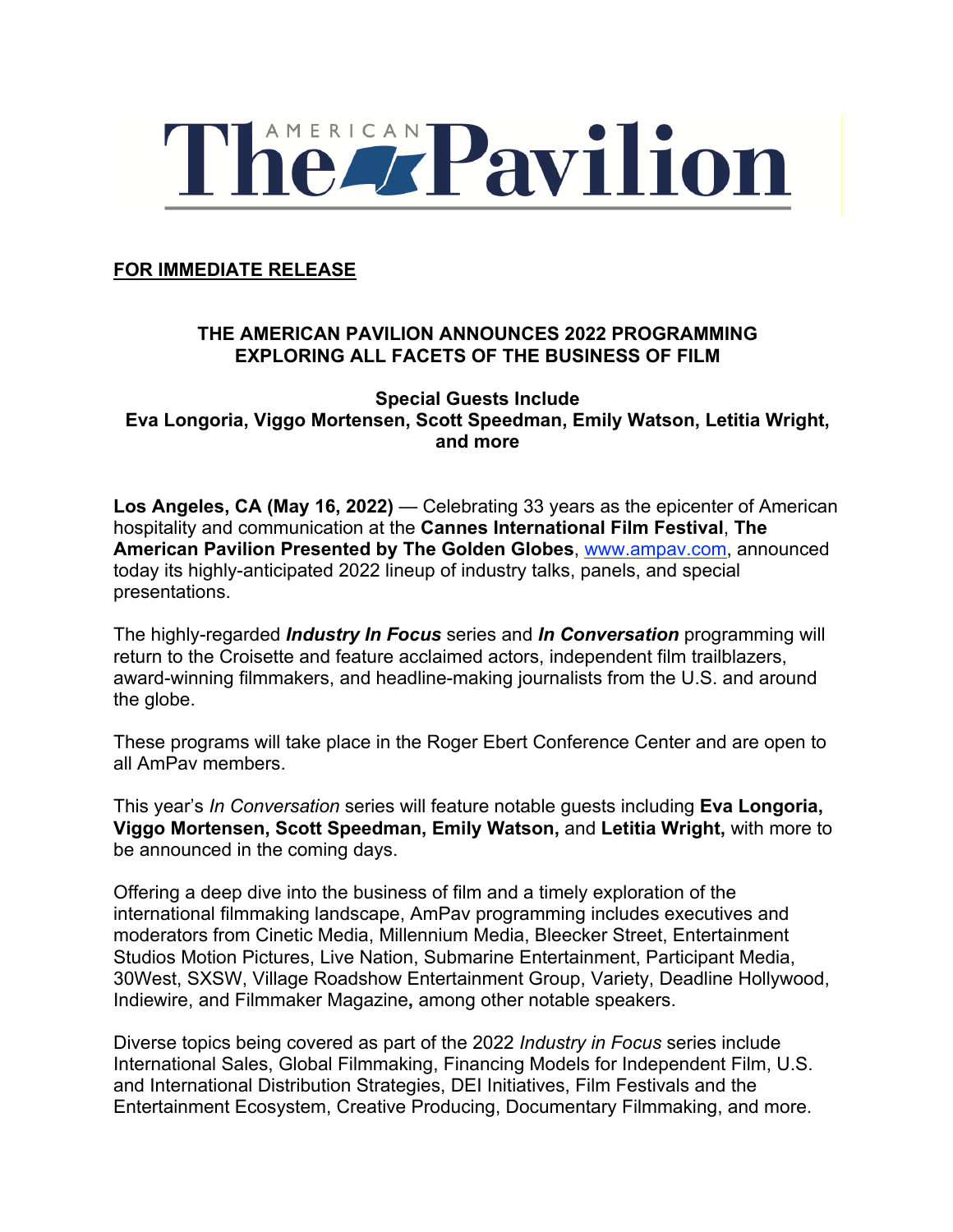The programming lineup will also include two panels presented by **The Golden Globes**. Topics and schedule will be announced in the coming days. **Project Indie Hope** will lead a panel focused on filmmaking strategies during the Covid-19 pandemic and beyond.

Each morning will begin with film screenings as part of the *Emerging Filmmaker Showcase*, followed by a full day of talks and panels, with additional screenings and/or parties and receptions taking place in the evenings - for the duration of the Cannes Film Festival.

The recently announced *Emerging Filmmaker Showcase* will celebrate its 25th anniversary edition featuring 33 films including 24 female-identifying directors and codirectors at the helm of 17 projects, 10 films focused on LGBTQ+ topics, and filmmakers of diverse backgrounds from the U.S. and around the globe. The 2022 films will be screened alongside the 68 finalist films from the program's 2020 and 2021 editions, which will make their in-person debut to a live audience. All screenings with filmmakers in attendance will be followed by a live Q&A. Program alumni include filmmakers Ryan Coogler, Tessa Blake, and Manjari Makijany, amongst others.

Among the special evening events, *The American Pavilion's Queer Night*, a celebration of the LBGTQ+ community taking place on Tuesday, May 24 at 10 pm, will be co-sponsored by The Golden Globes. The event is accessible to festival badge holders.

The American Pavilion's *Worldwide Student Program* will also celebrate a record year with 243 students in attendance, including a growing number of Alumni, joining an increasingly diverse group of young global citizens. Past Student Program alumni include director Jeff Nicholls, acquisitions executive Scott Shooman, CAA agent Dakhil Maha, Killer Films production executive David Hinojosa, MGM Television's VP of Business and Legal Affairs Kathryn Floro, Peacock TV's SVP of scripted development Eli Kirschner, Co-founders of Filmmakers Without Borders Corey Boling and Beth Gannis, Barack Obama's White House videographer Hope Hall, and producers Gerard McMurray, Cameron Porsandeh, Alex Shepsman, and Bryan Wynbrandt, among many others.

"We are thrilled to be back in Cannes for AmPav 2022 and to continue supporting the next generation of students and emerging filmmakers. This year's American Pavilion, including the popular *Industry in Focus* panels and our *In Conversations* series, feels like our best iteration yet," said Julie Sisk, President and Founder of The American Pavilion. "As a home away from home for the hundreds of AmPav members, the 33rd American Pavilion will continue to provide food, drink, and fun in a venue with arguably the best view in town."

#### *Please note the below schedule and associated guests are subject to changes and additions.*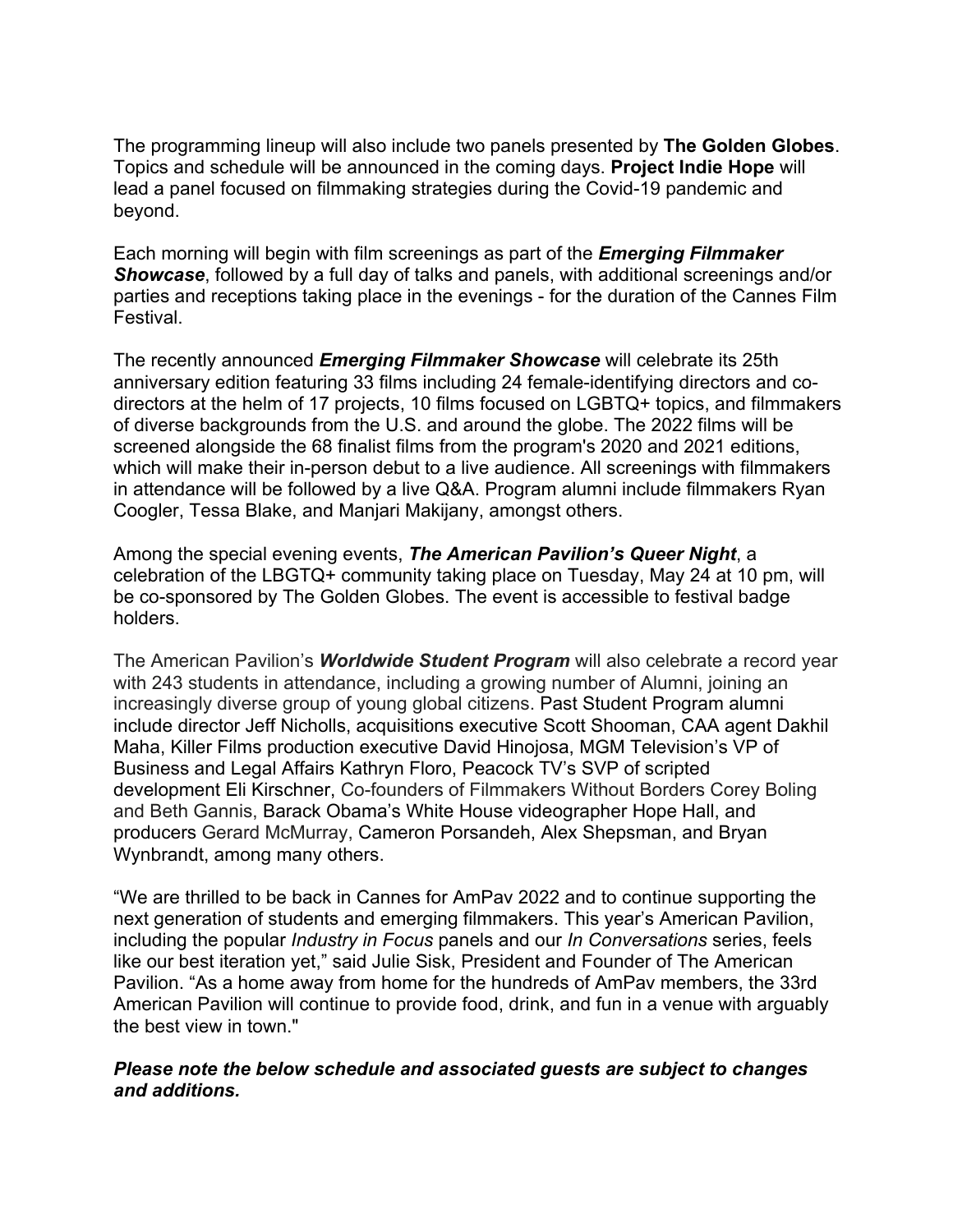### **2022 AMERICAN PAVILION SCHEDULE**

# **TUESDAY, MAY 17** *Opening Day / Night*

### **WEDNESDAY, MAY 18**

### 2:30 PM

# **INDUSTRY IN FOCUS: SECRETS OF PR PROS**

*Top publicists share their tips and insights into the often misunderstood world of film publicity.*

- RJ Millard / Obscured Pictures, President
- Mark Pogachefsky / MPRM Communications, President, Co-Founder
- Josh Haroutunian / divergent PR
- Bonnie Voland / AGC Studios, Head of Worldwide Marketing & Publicity
- Moderated by Sylvia Desrochers / MPRM Communications, EVP

6:00-8:00 PM Member Cocktail Party

### **THURSDAY, MAY 19**

10:00 AM

#### **IN CONVERSATION: EVA LONGORIA**

Moderated by Clayton Davis / Variety

#### 11:00 AM

### **INDUSTRY IN FOCUS: UNDERSTANDING INTERNATIONAL SALES**

*Seasoned international sales agents discuss the unique role they serve, how they work with their domestic counterparts, and trends they are seeing in the marketplace.*

- Janina Vilsmaier / Protagonist Pictures
- Juefang Zhang / EST Studios
- Tamara Birkemoe / Foresight Unlimited, President
- Jan Nazsewski / New Europe Sales

12:30 PM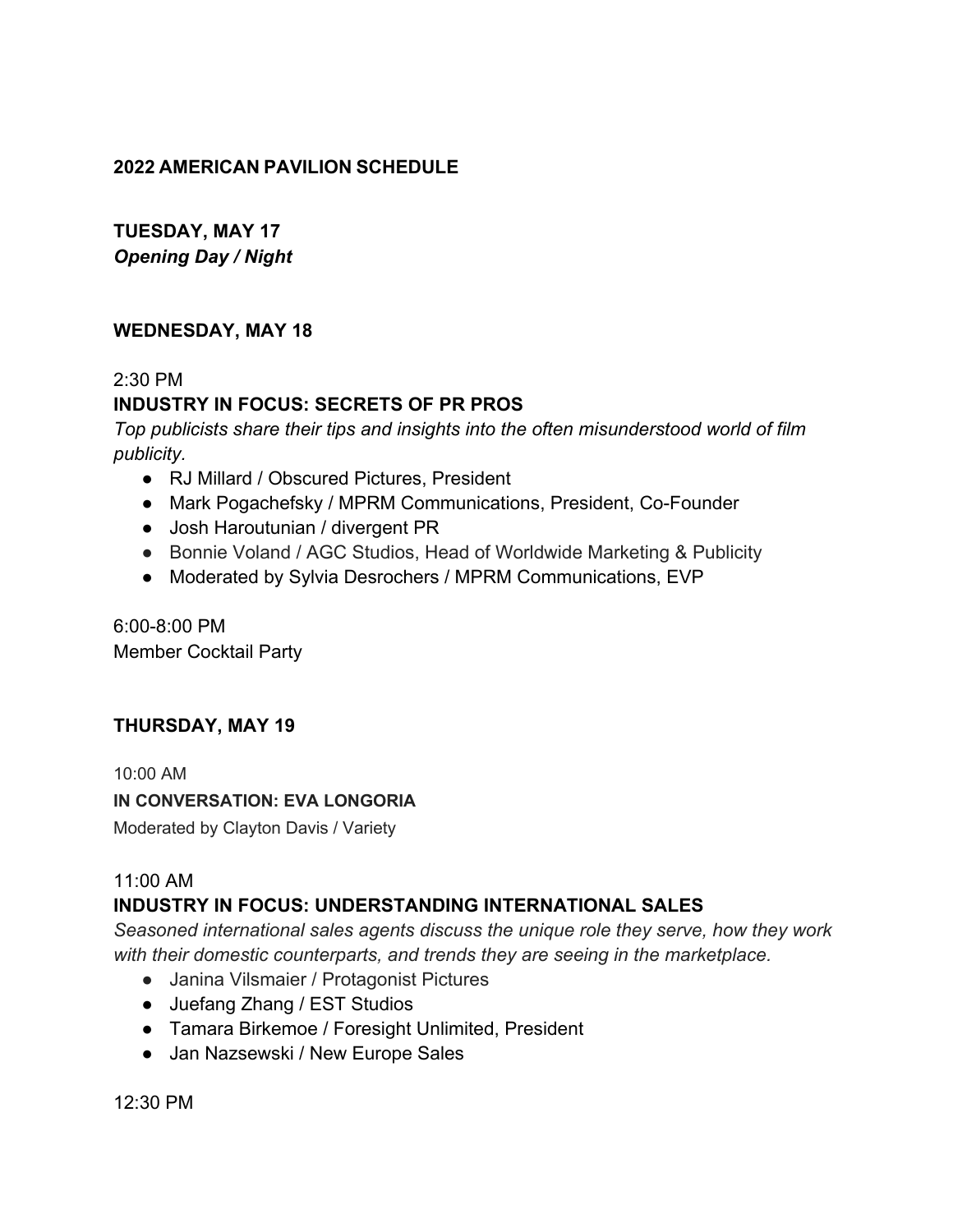# **CANCELING RUSSIAN CULTURE: CINEMA AS AN INSTRUMENT OF RUSSIAN PROPAGANDA AND WAR**

### Presented in partnership with **The Ukrainian Pavilion**

*Unique insight into how Vladimir Putin's dehumanization of Ukrainians was conducted through Russian cinema.*

- Maryna Kuderchuk / Head of Ukrainian State Film Agency
- Iryna Borovets / Director General, Directorate of public diplomacy and communication, MFA Ukraine
- Andriy Khalpakhchi / General Director of MOLODIST KYIV INTERNATIONAL FILM FESTIVAL
- Victoria Yarmoshchuk / CEO FILM.UA Group, Executive director of Ukrainian Motion Picture Association
- Moderated by Andrew Fesiak / Producer, F Films

## 2:00 PM

# **INDUSTRY IN FOCUS: GOING GLOBAL**

*What are the advantages and challenges of working on a global scale? And, in an increasingly connected world, do companies need to scale internationally to ensure their continued success and survival?*

- Jonathan Yunger / Millennium Media
- Steven Adams / Alta Global
- Matt Brodlie / Upgrade Productions, Co-President
- Anita Juka / 4Film
- Uri Singer / Passage Pictures

## 3:30 PM

## **FILMMAKERS HELPING FILMMAKERS**

## Presented in partnership with **Project Indie Hope**

*A panel exploring how we survive pandemic obstacles, while preparing for the future.* 

- Gerry Pass / CEO/Founder of Project Indie Hope and Chrome Entertainment
- Aimee Schoof / Co-Founder, Intrinsic Value Films
- Charlie Phoenix / National Project Manager for Project Indie Hope
- Caddy Vanasirikul / Head of Acquisitions for The Exchange
- Moderated by Nancy Tartaglione / Deadline

## **FRIDAY, MAY 20**

# 11:00 AM **DISCOVER UKRAINE / UKRAINIAN STATE FILM AGENCY**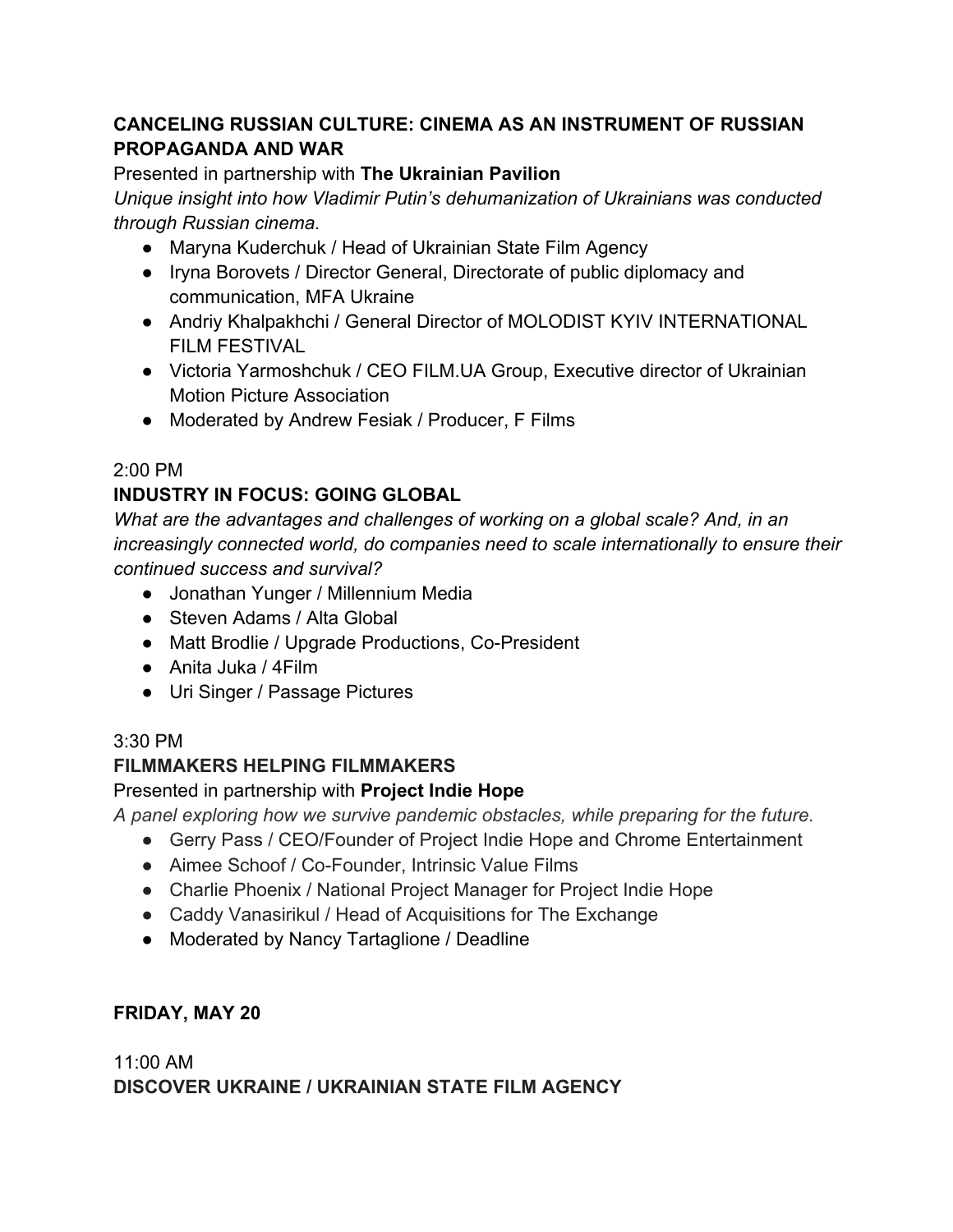### Presented in Partnership with **The Ukrainian Pavilion**

*A presentation of the newest Ukrainian films and projects, discussion about service possibilities in the current situation, and ways to support cinema in Ukraine.*

- Iryna Borovets / Director General, Directorate of public diplomacy and communication, MFA Ukraine
- Koliubaiev Artem / Head of the council for state support of cinema
- Victoria Yarmoshchuk / CEO FILM.UA Group, Executive director of Ukrainian Motion Picture Association
- Moderated by Maryna Kuderchuk / Head of Ukrainian State Film Agency

## 1:30 PM

# **IN CONVERSATION: CINETIC**

*A conversation with John Sloss, Ross Fremer, and Jason Ishikawa about how Cinetic is harnessing the independent future for artists and creators.*

- John Sloss
- Ross Fremer
- Jason Ishikawa
- Moderated by Matt Donnelly / Variety

# 3:00 PM **IN CONVERSATION: EMILY WATSON**

Moderated by Pete Hammond / Deadline

# **SATURDAY, MAY 21**

## 10:00 AM

# **PERSPECTIVE ON POLAND: HOW TO GET THE MOST OUT OF CO-PRODUCTION OPPORTUNITIES IN THE TERRITORY**

*Top producers discuss their experiences co-producing in Poland and why the European country continues to punch above its weight.*

- Klaudia Śmieia-Rostworowska, Producer
- Ewa Puszczyńska, Producer, Extreme Emotions
- Anita Gou, Producer, Kindred Spirit
- Moderated by Diana Lodderhose, Deadline

4:00 PM **IS IT TIME FOR FASHION?**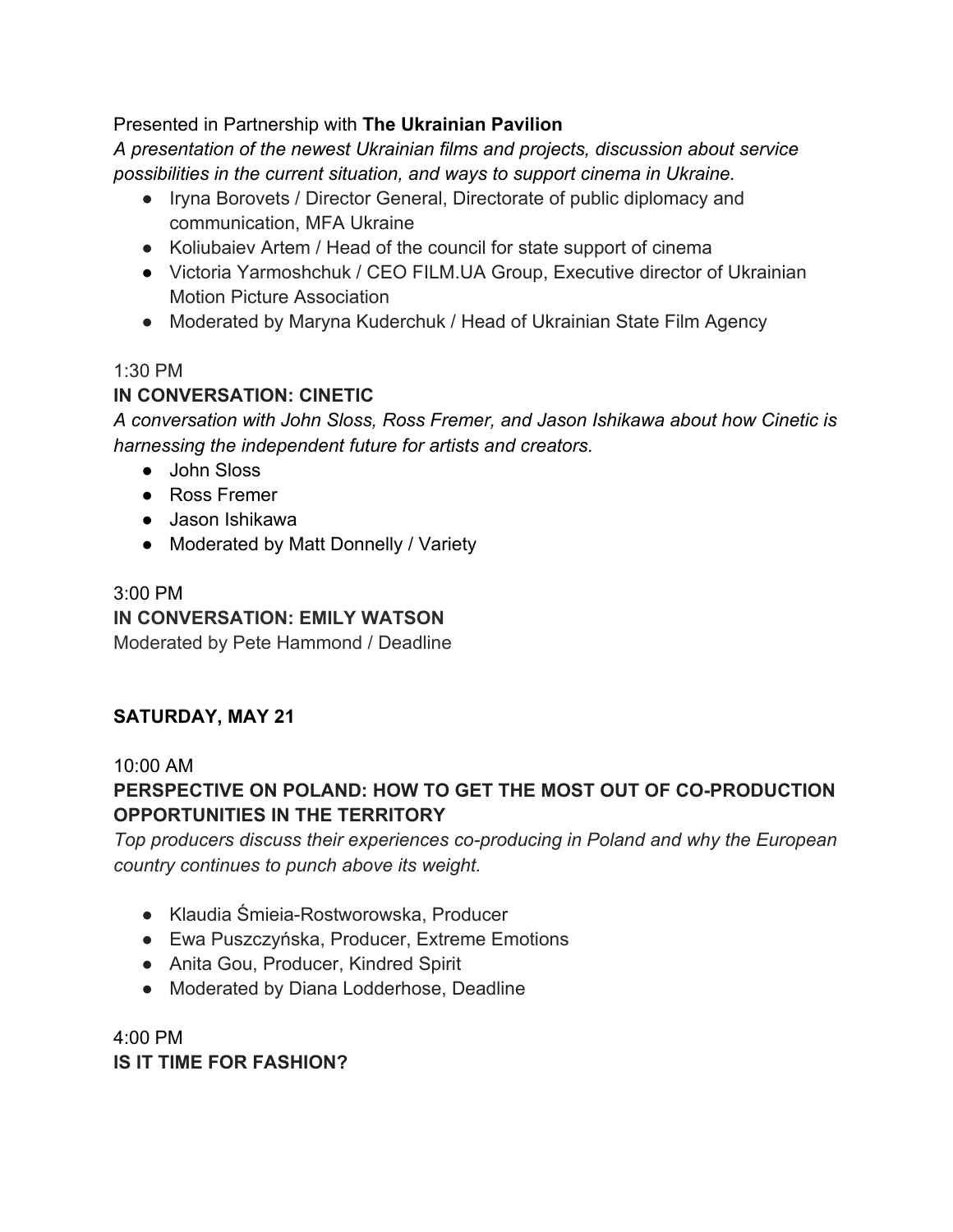*How is the red carpet and the portrayal of fashion in cinema impacted by sustainability, diversity and conflict?*

- Bronwyn Cosgrave / Author, Producer, Fashion Consultant and podcast host, *Fashion Conversations*
- Alessandro Del Vigna / Film Producer, Writer, Executive Producer of Ruben Östlund's *Triangle of Sadness*
- Dana Thomas / Author, Contributing European Sustainability Editor to British *Vogue*, podcast host, *The Green Dream with Dana Thomas*
- Salvatore Vincent De Paul Zanninno / *The Genius of Gianni Versace Alive*, Producer/Director
- Christian Filippella / *The Genius of Gianni Versace Alive*, Producer
- Moderated by Ben Rylan, podcast host, *Pop Culture Parade*

# **SUNDAY, MAY 22**

#### 11:00 AM **INDUSTRY IN FOCUS: THE "GOLDEN AGE" OF DOCUMENTARIES**

*AmPav's annual assessment of the documentary industry.* 

- Ryan Croft or Chad Wasser / Live Nation
- Josh Braun / Submarine
- Rob Williams / Participant Media
- Emily Wachtel / Producer, *The Last Movie Stars*
- Moderated by Anne Thompson

## 12:30 PM

# **INDUSTRY IN FOCUS: FILM FESTIVALS ARE BACK**

*Where do festivals fit into the entertainment ecosystem? How did they fare during the pandemic and what is their relevance today?*

- Jim Kolmar / SXSW
- Trevor Groth / 30West, EVP
- Rachel Rosen / Independent Film Programmer & Consultant, former Director of Programming for SFFILM and Film Independent
- John McGrath / United Talent Agency
- Jessica Lacy / ICM Partners, Partner, Head of ICM Independent
- Moderated by Eric Kohn / Indiewire

# 2:00 PM **INDUSTRY IN FOCUS: SHOW ME THE MONEY - FILM FINANCING**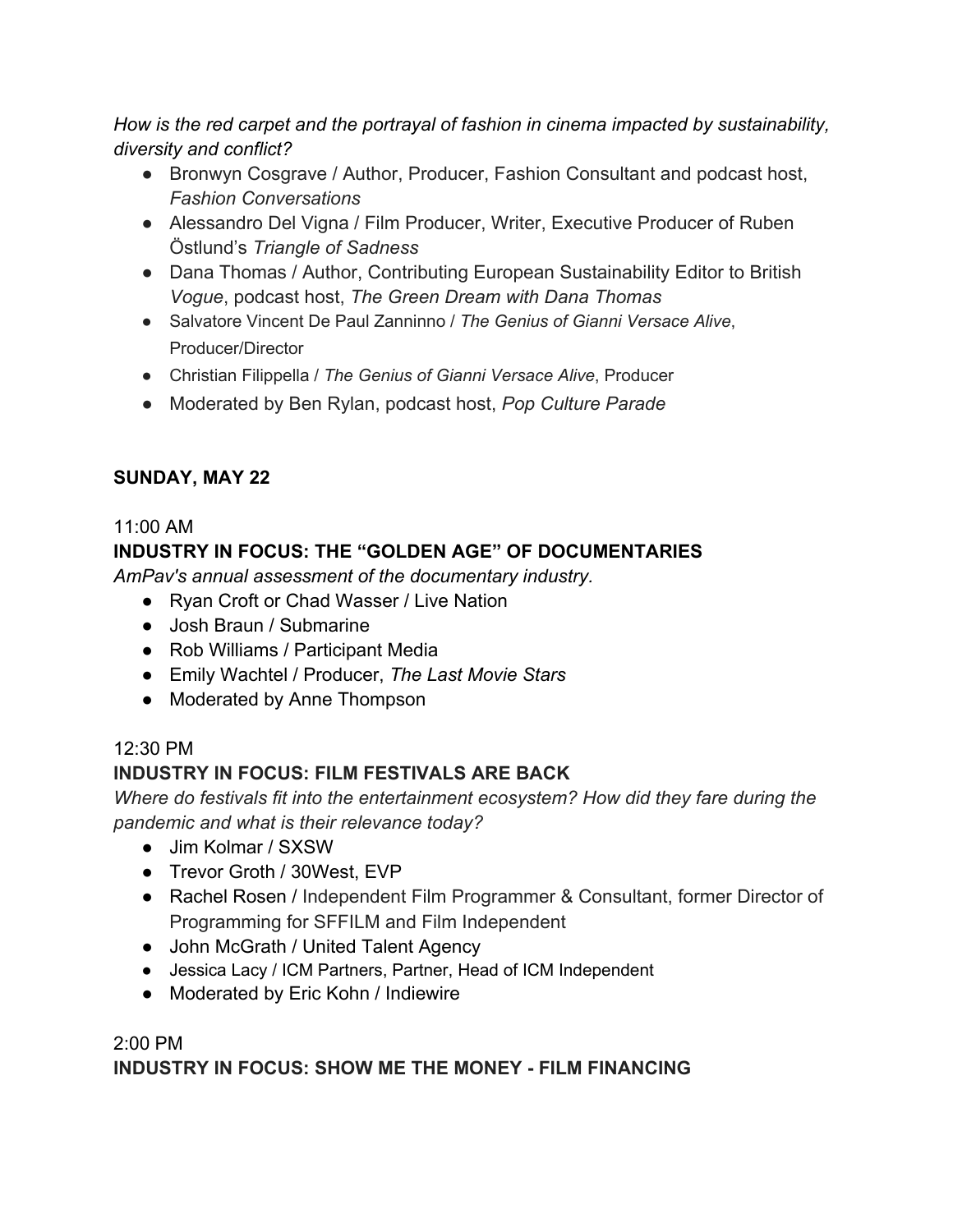You can't make a film or series without money. What models for financing are working *today and what does the future hold for indie productions?*

- Jillian Apfelbaum / Village Roadshow
- Tristen Tuckfield / Village Roadshow
- Daniel Bekerman / Good Question Media, Co-Founder
- Harris Tulchin / Producer/ Entertainment Lawyer
- Moderated by Brent Lang / Variety

### **MONDAY, MAY 23**

### 11:00 AM

## **INDUSTRY IN FOCUS: THE GREAT RECKONING - IS DEI WORKING?**

*Do DEI initiatives work? Are things better now than they were two years ago? How do we actually achieve fair representation in the entertainment industry?*

- Jordan Hart / Good Question Media
- Sam Intili / Kindred Spirit, Head of Creative
- Joan Jenkinson / Black Screen Office, Executive Director
- Moderated by Clayton Davis / Variety

### 12:30 PM

### **IN CONVERSATION: SCOTT SPEEDMAN**

Moderated by Clayton Davis / Variety

### 2:00 PM

### **CANNES FIRST TIME: CONVERSATION**

### Presented in partnership with **The Golden Globe Awards**

- Lotfy Nathan / Director, Harka (Un Certain Regard)
- Maksym Nakonechnyi / Director, Butterfly Vision (Un Certain Regard)
- R. Madhavan / Director, Rocketry: The Nambi Effect (Premieres)
- Moderated by KJ Matthews, HFPA Member

### **TUESDAY, MAY 24**

#### 11:30 AM

### **INDUSTRY IN FOCUS: CREATIVE PRODUCING**

*What contributions do producers make to the creative process and what role does a "creative producer" serve on a production?*

- Alex Ordanis / Good Question Media, Co-Founder
- John Jencks / Electric Shadow Company, Co-Founder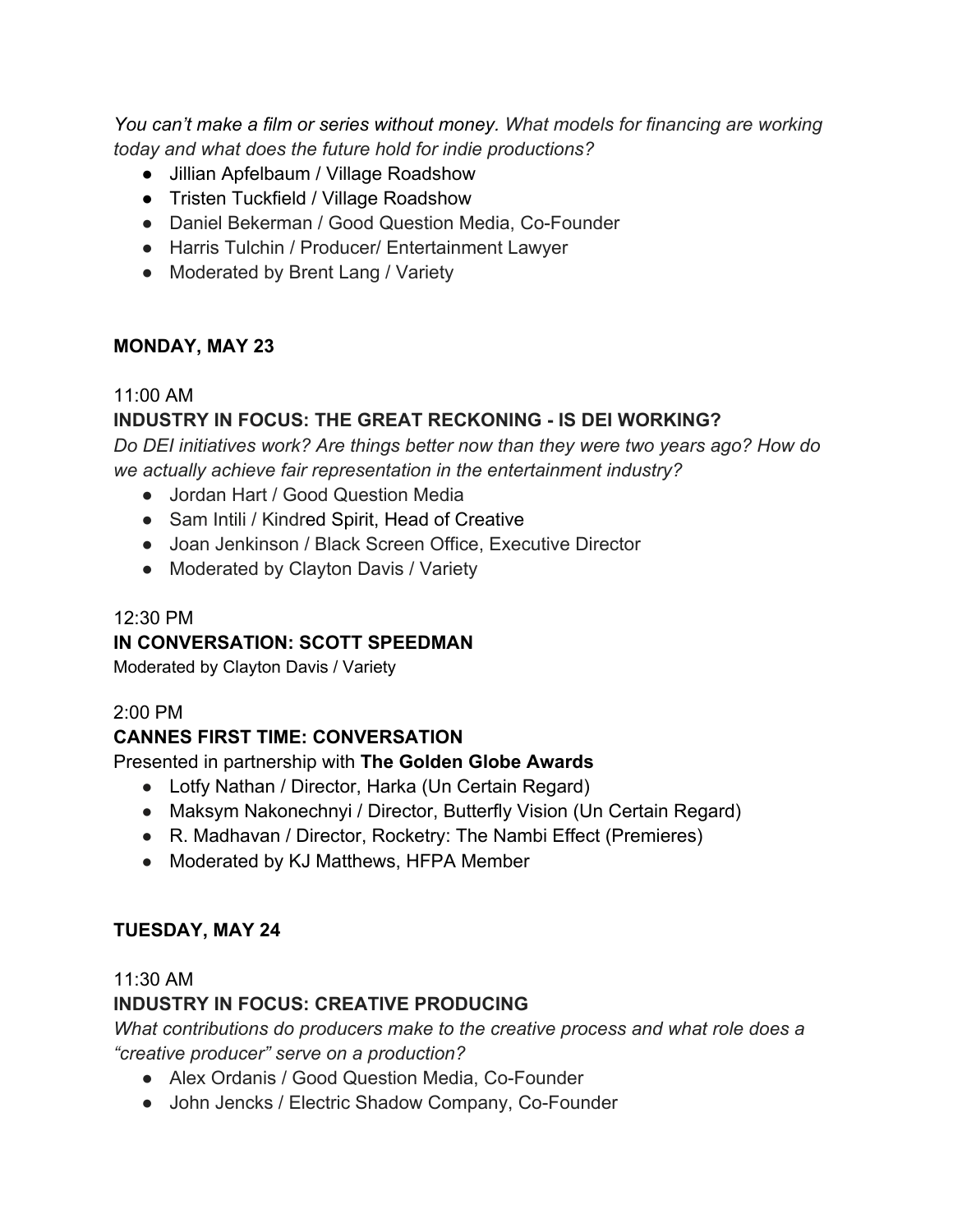- April Shih / Diversity Hire Ltd, Co-Founder
- Jen Blake / Diversity Hire Ltd, Co-Founder
- Moderated by Scott Macaulay / Filmmaker Magazine

### 1:00 PM

### **GLOBAL VOICES: EMPOWERING WOMEN BEHIND THE LENS**

Presented in partnership with **The Golden Globe Awards**

- Celine Devaux / Director, Everybody Loves Jeanne (Critics' Week)
- Eleonore Gurrey / Screenwriter, The Worst Ones (Un Certain Regard)
- Emily Latef / Director, More Than Ever (Un Certain Regard)
- Maryam Touzani / Director, The Blue Caftan (Un Certain Regard)
- Moderated by Helen Hoehne, President, HFPA

### 2:30 PM

## **FILM COMMENT LIVE: CANNES CRITICS' ROUNDTABLE**

Join us for a special live recording of the Film Comment Podcast - a lively discussion about the films of Cannes 2022 with a panel of all-star critics.

- Jonathan Romney / *Screen Daily*
- Jessica Kiang / *Variety*
- Moderated by Devika Girish / *Film Comment,* Co-Deputy Editor

### **WEDNESDAY, MAY 25**

### 12:30 PM

### **INDIEWIRE'S "SCREEN TALK" PODCAST**

*The 2022 edition of the Cannes Film Festival is assessed In a live edition of Indiewire's weekly "Screen Talk" podcast hosted by Eric Kohn and Anne Thompson.* 

- Eric Kohn / Indiewire
- Anne Thompson / Indiewire

#### 2:15 PM

### **IN CONVERSATION: VIGGO MORTENSEN**

Moderated by Eric Kohn / Indiewire

### **THURSDAY, MAY 26**

2:00 PM **IN CONVERSATION: LETITIA WRIGHT**